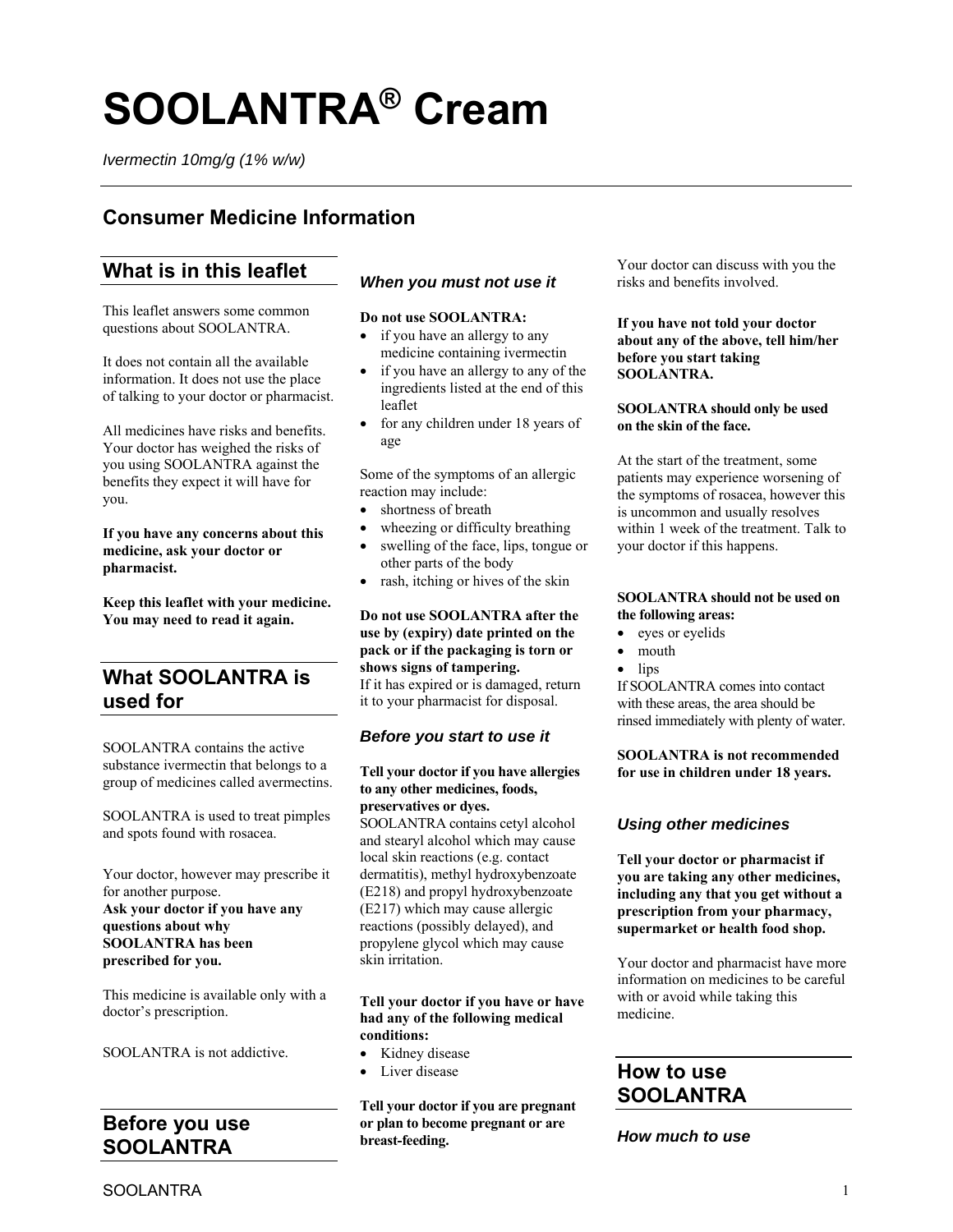Five small pea size amounts of SOOLANTRA is the daily recommended dose (approximately 1 gram).

**Ask your doctor or pharmacist if you are not sure how much to apply.**  They will tell you exactly how much to use for each application.

**Follow the instructions they give you.** 

## *How to use it*

SOOLANTRA is only intended for use on the skin of the face.

It is recommended that SOOLANTRA be applied once per day after your usual cleansing routine, and before any cosmetics or sunscreens are applied.

Apply a small, pea size amount of SOOLANTRA to each of the following five areas of the face: forehead, chin, nose, and to each cheek, avoiding the eyes, eyelids, lips and mouth. The product should be applied smoothly and evenly as a thin layer across your face.

#### **Hands should be washed after applying SOOLANTRA.**

**After applying SOOLANTRA use a non-comedogenic, broad spectrum, SPF 50+ sunscreen and wear protective clothing to protect your skin from UV rays.** 

**Cosmetics can also be applied after SOOLANTRA has dried.** 

## *How to open the tube with a child-resistant cap.*

To avoid spillage, do not squeeze the tube while opening or closing. Push down on the cap and turn in a counter clockwise (to the left) a quarter of a turn.

1. Push down the cap



2. twist in the direction of the arrow as shown below (counterclockwise).



## *How to close the tube with a child-resistant cap.*

Gently press down on the child resistant cap and twist to the right (clockwise).



# *How long to use it*

Your doctor or pharmacist will tell you how long to use SOOLANTRA.

#### **Continue using your medicine for as long as your doctor tells you.**

You should use SOOLANTRA daily over the treatment course. The doctor may decide that the treatment course should be repeated. The duration of treatment can vary from person to person and depends on the severity of your skin condition.

Pimples and spots will be reduced only after several applications of this medicine. It is important that you continue using SOOLANTRA as long as prescribed by your doctor.

**If you are not sure how long to use SOOLANTRA, talk to your doctor or pharmacist.** 

# *If you forget to use it*

**If it is almost time for your next dose, skip the dose you missed and use your next dose when you are meant to.** 

**Do not use a double dose to make up for the dose that you missed.** 

**If you have trouble remembering to use your medicine, ask your pharmacist for some hints.** 

# *If you swallow it*

**Immediately telephone your doctor, or Poisons Information Centre (telephone 13 11 26), or go to Accident and Emergency at your nearest hospital, if you think you or anyone else may have taken too much SOOLANTRA. Do this even if there are no signs of discomfort or poisoning.**  You may need urgent medical attention.

# **While you are using SOOLANTRA**

# *Things you must do*

**Tell all doctors and pharmacists who are treating you that you are using SOOLANTRA.** 

**If you feel that SOOLANTRA is not helping your condition, tell your doctor or pharmacist.** 

#### **Tell your doctor if, for any reason, you have not used SOOLANTRA exactly as prescribed.**

Otherwise, your doctor may think that it was not effective and change your treatment unnecessarily.

**If you become pregnant while using SOOLANTRA, tell your doctor.** 

# *Things you must not do*

**Do not use SOOLANTRA under dressings or on large areas of skin unless your doctor tells you.** 

**Do not use SOOLANTRA in or near the eyes.** 

**Do not give SOOLANTRA to anyone else, even if they have the same symptoms as yours.** 

**Do not use SOOLANTRA to treat other complaints unless your doctor or pharmacist tells you to.**